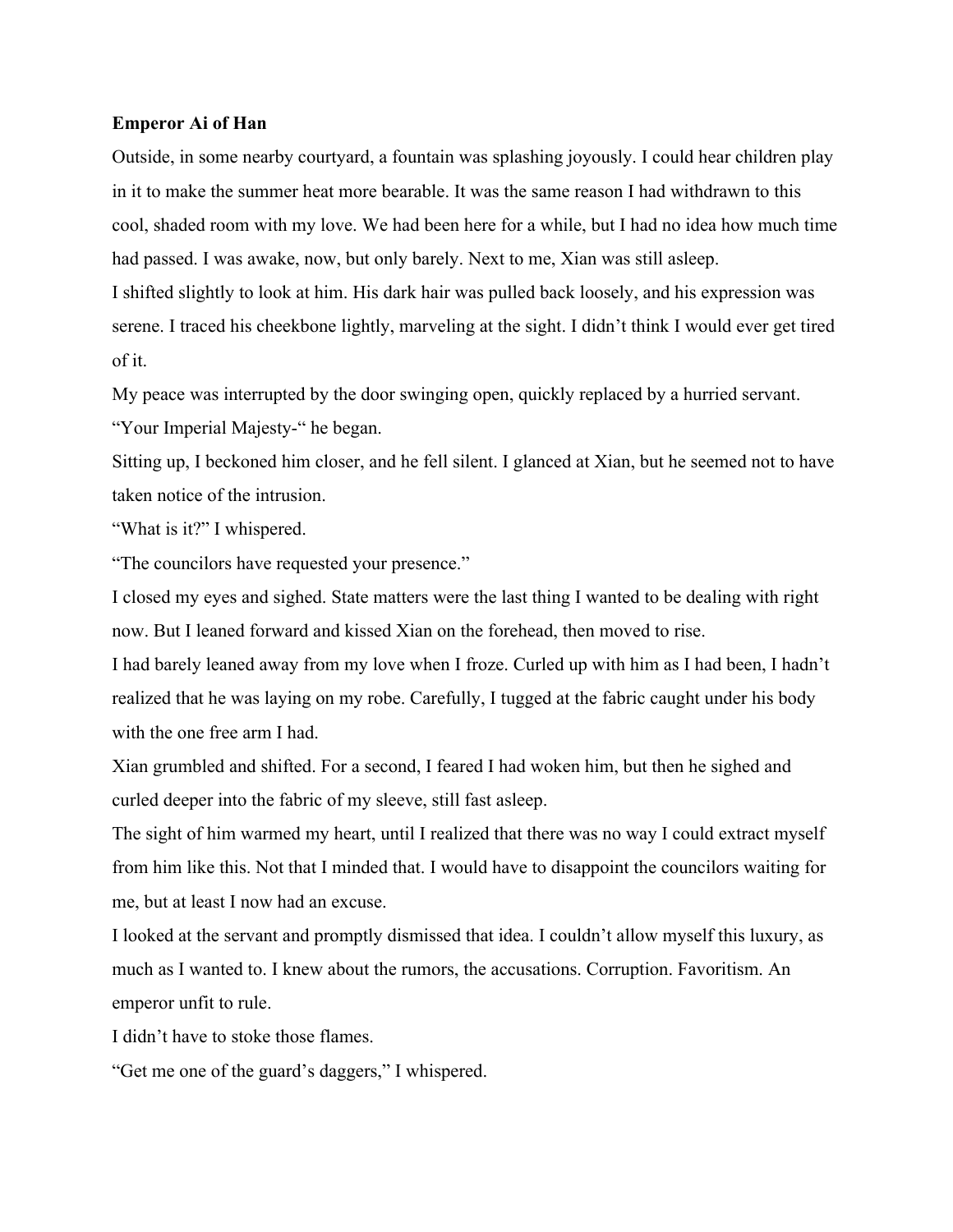The servant frowned, but did as I asked. He returned moments later, offering it to me hilt first. I took the sword and gave my robe one last, wistful glance. It was pretty and expensive and it's destruction would also lead to talk. But it was the lesser evil of the two.

Carefully I raised my arm so the free part of the robe would stretch taunt below it, then stabbed the blade into the thin fabric. Still cautiously, I carved downward. With half of the sleeve gone, I could extract my second arm, removing it from harm's way. The second cut, which severed the rest of the fabric, was quicker, and my relinquished sleeve fluttered to the ground.

Xian was still asleep despite it all, but he must have sensed something change, shifting to gather the discarded fabric to his chest. He inhaled deeply, then sighed again. I handed the dagger back to the servant and rose to my feet.

With a last glance at Xian I slipped noiselessly from the room.

## Story by Celine Baumbach

Quote: "I knew about the rumors, the accusations. Corruption. Favoritism. An emperor unfit to rule. I didn't have to stoke those flames.

'Get me one of the guard's daggers,' I whispered."

## Context:

Emperor Ai of Han was the second to last emperor of the Han dynasty. Not much is known about homosexuality in ancient China, mainly because it seems to have been so normal that it wasn't really worth writing about. Yet we still know that at least ten emperors of the Han dynasty were queer in some way, as they took male lovers, and Ai is perhaps the most famous of them, because of the anecdote that inspired this story. One afternoon Ai's lover Dong Xian fell asleep on the emperor's sleeve, and rather than waking him, Ai simply cut of his sleeve so he could leave. In the following centuries "The Passion of the Cut Sleeve" became a euphemism for homosexuality in China. While his contemporaries frowned upon the relationship because the Emperor was bestowing disproportional favors onto his lover, it's an important part of queer